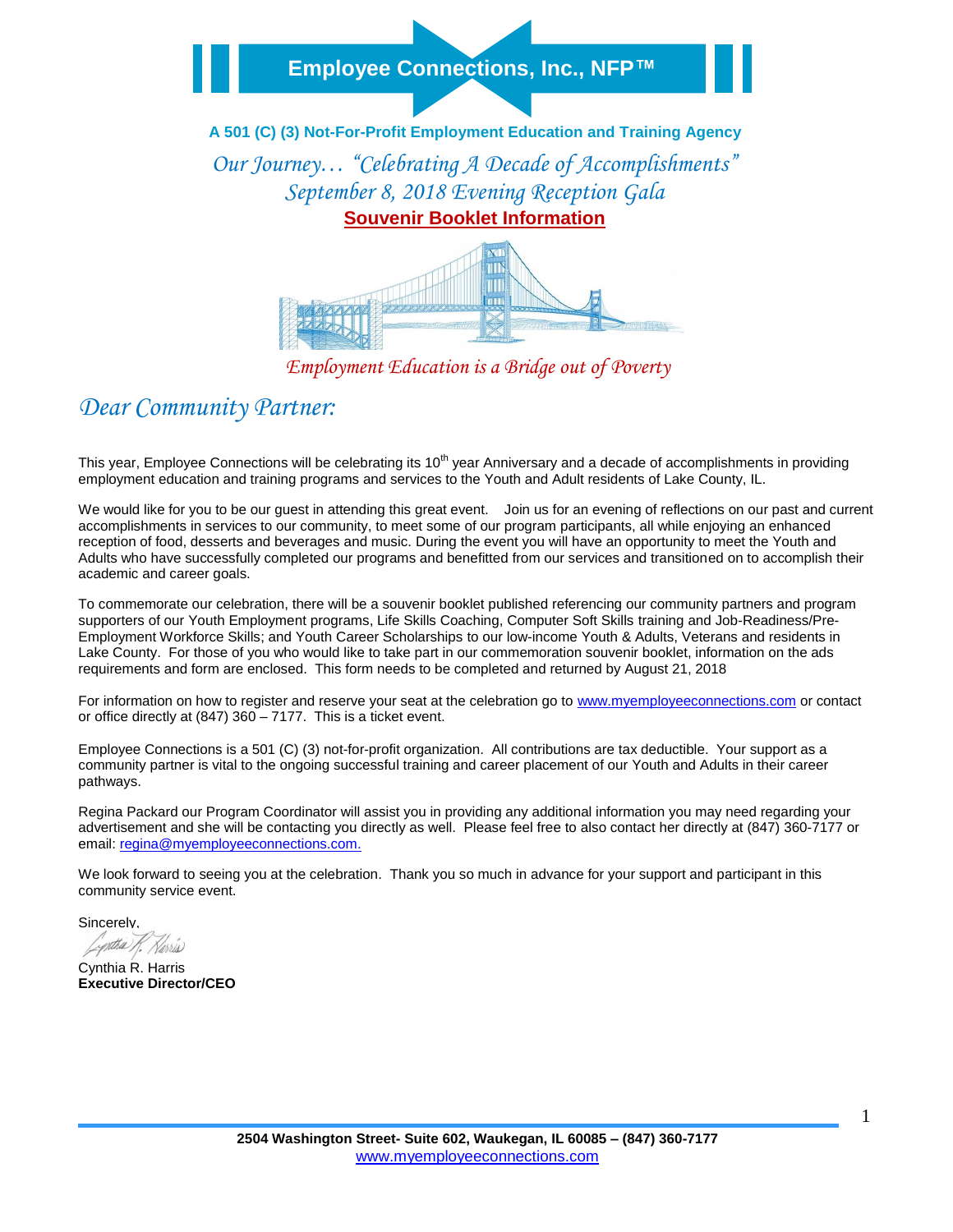**A 501 (C) (3) Not-For-Profit Employment Education and Training Agency**

*Our Journey… "Celebrating A Decade of Accomplishments" September 8, 2018 Evening Reception Gala*  **Souvenir Booklet Information**



*Employment Education is a Bridge out of Poverty*

# Who We Are...

Employee Connections is a 501 (c) (3) not-for-profit employment education/training agency providing employment education training programs and services that prepare and connect low income and disadvantage youth and adults with job opportunities.

# Our Mission…

#### *"To prepare low income and at risk individuals with opportunities to connect with compassionate employers."*

#### **Help us to make a difference and transform a life today!**  The Services We Offer and Those We Serve…









linois<del>i</del> waxaa linaasii waxaa lagu sadan ah dhamaan iyo dhamaan iyo dhamaan iyo dhamaan iyo dhamaan iyo dhamaan<br>Sidoo lagu sadan iyo dhamaan iyo dhamaan iyo dhamaan iyo dhamaan iyo dhamaan iyo dhamaan iyo dhamaan iyo dham

- **Youth Job-readiness and On-The-Job Training programs. Helping youth overcome barriers and preparing them for the future.**
- **Pre-employment and Life Skills training for Youth & Adults.**
- **Illinois workNet® Work Readiness training with certificate of completion.**
- **Training and certifications in Illinois Career Pathways Industries.**
- **Program Applicant Recruitment and Enrollment**
- **Job Placement Opportunities**
- **Computer Skills and Office Productivity Training for our Veterans and Lake County residents**









#### We Are A Certified Illinois workNet® Partner Training Site



2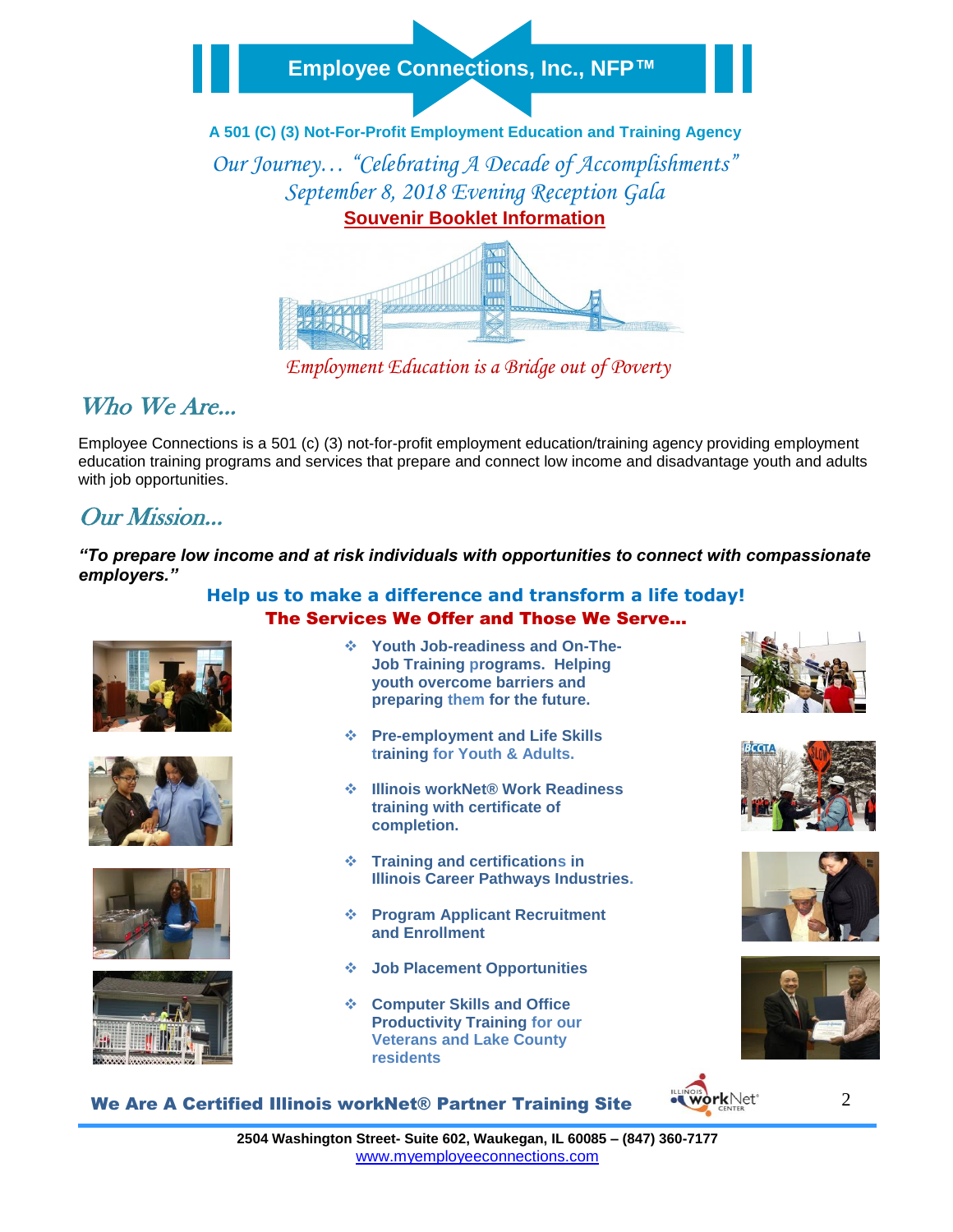**A 501 (C) (3) Not-For-Profit Employment Education and Training Agency**

*Our Journey… "Celebrating A Decade of Accomplishments" September 8, 2018 Evening Reception Gala*  **Souvenir Booklet Information**



*Employment Education is a Bridge out of Poverty*

# Charitable Contribution and Supporter Form Information

| <b>Your Name</b>                         |                                                                    |
|------------------------------------------|--------------------------------------------------------------------|
| <b>Your Title</b>                        |                                                                    |
| <b>Company or</b><br><b>Agency</b>       |                                                                    |
| <b>Type of Business:</b>                 | $\Box$ Government $\Box$ For Profit $\Box$ Non-Profit $\Box$ Other |
| Address, City,<br><b>State, Zip Code</b> |                                                                    |
| <b>Office Phone</b><br><b>Cell Phone</b> |                                                                    |
| <b>Email Address</b>                     |                                                                    |
| <b>Website</b>                           |                                                                    |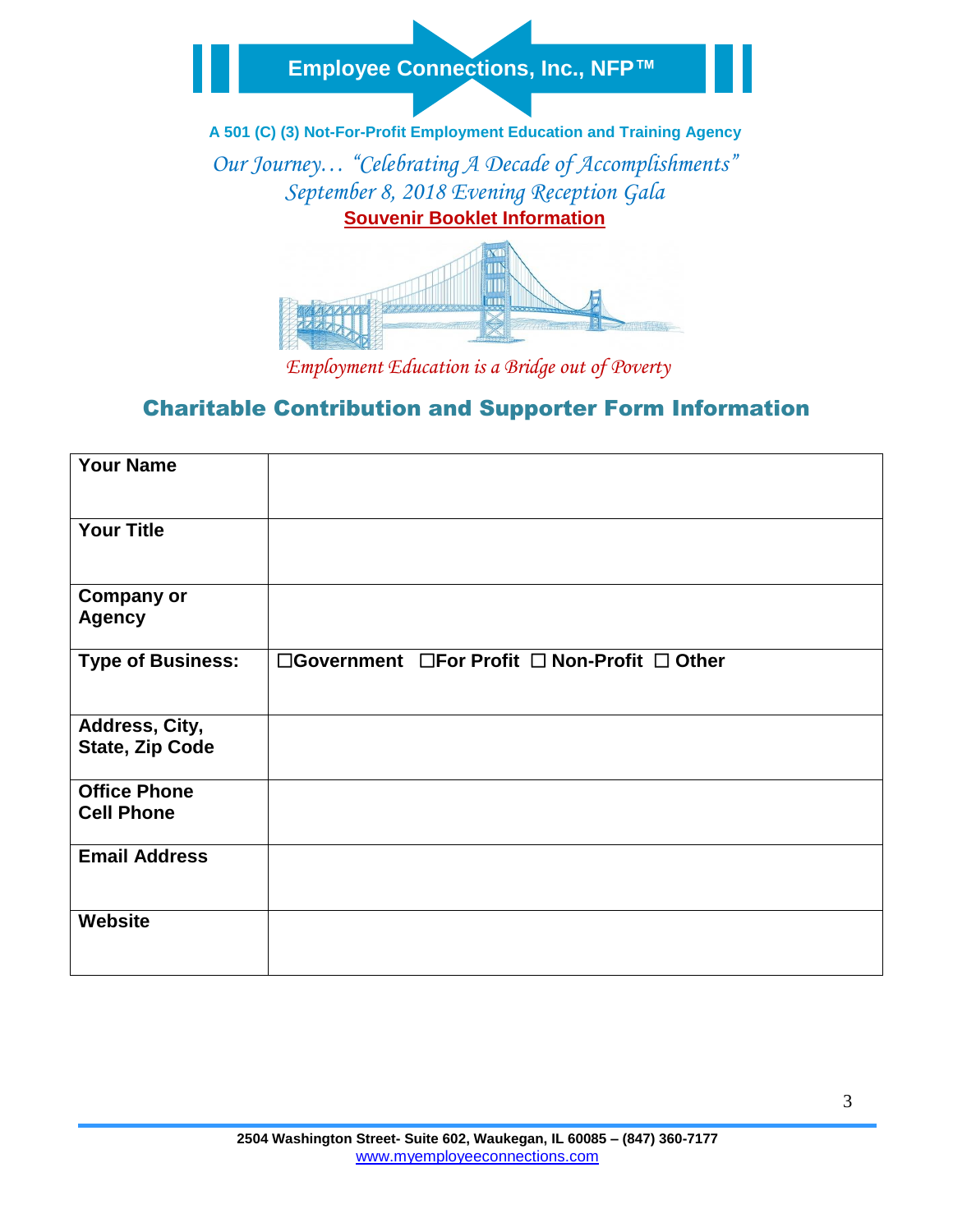**A 501 (C) (3) Not-For-Profit Employment Education and Training Agency**

*Our Journey… "Celebrating A Decade of Accomplishments" September 8, 2018 Evening Reception Gala*  **Souvenir Booklet Information**



*Employment Education is a Bridge out of Poverty*

# **Sponsorship Levels**

#### **Scholar Support Level 1 \$2,000**

- ❖ 10 Tickets (a full table) to the Gala
- Full-page color advertisement in program book
- ❖ Banner Recognition at Event
- ❖ Special Announcement Recognition at Event
- Souvenir Memento of Event

#### **Career Builder Level 2 \$1,500**

- ❖ Seven Gala Tickets
- $\div$  Full page, color advertisement in program book
- ❖ Banner Recognition at Event
- ❖ Special Announcement Recognition at Event
- Souvenir Memento of Event

### **Career Coach Level 3 \$1,000**

- ❖ Five Gala Tickets
- ❖ Half-page color advertisement in program book
- ❖ Banner Recognition at Event
- ❖ Special Announcement Recognition at Event
- Souvenir Memento of Event

### **Life Skills Level 4 \$ 500**

- **❖** Two Gala Tickets
- Quarter-page color advertisement in program book
- ❖ Banner Recognition at Event
- ❖ Special Announcement Recognition at Event
- Souvenir Memento of Event

# **Bridge Out of Poverty Donor Level 5 \$**

- Listing in Program Booklet
- Souvenir Memento of Event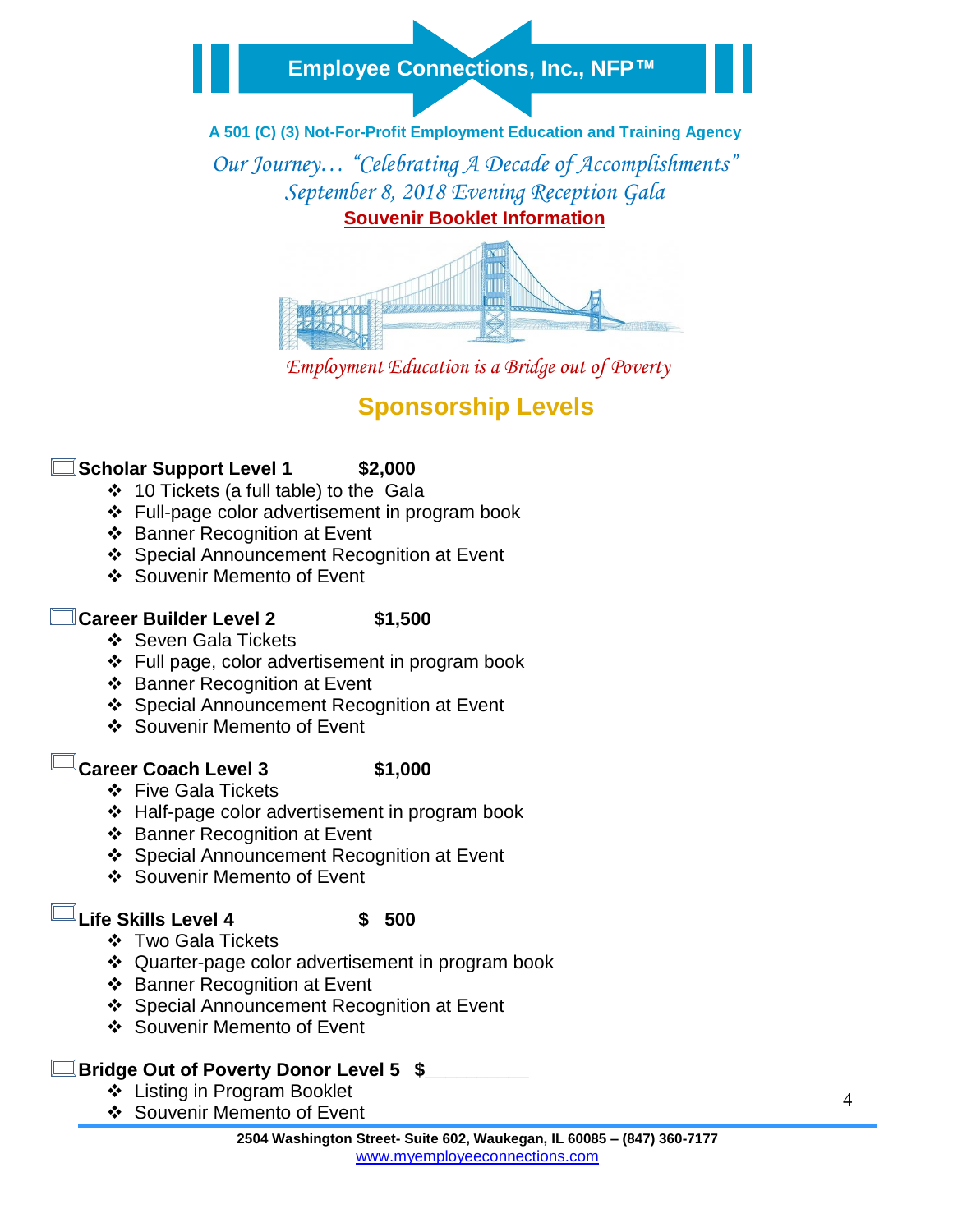**A 501 (C) (3) Not-For-Profit Employment Education and Training Agency**

*Our Journey… "Celebrating A Decade of Accomplishments" September 8, 2018 Evening Reception Gala*  **Souvenir Booklet Information**



*Employment Education is a Bridge out of Poverty*

# **Program Souvenir Booklet Ads**

| Page Type                 | <b>Size</b>            | <b>Cost</b> |
|---------------------------|------------------------|-------------|
| Inside Front Cover        | 8.5" wide X 11" Tall   | \$200       |
| Inside Back Cover         | 8.5" wide X 11" Tall   | \$200       |
| <b>Outside Back Cover</b> | 8.5" wide X 11" Tall   | \$200       |
| Full Page                 | 8.5" wide X 11" Tall   | \$150       |
| Half Page                 | 8.5" wide X 5.50 Tall  | \$75        |
| Quarter Page              | 4.5" wide X 5.50" Tall | \$50        |
| <b>Business Card</b>      | 3.5" wide X 2" Tall    | \$25        |

### **Deadline for ad submissions is Friday, August 24, 2018.**

- All ads must be submitted electronically as a PDF or JPEG or on a USB drive file for printing. Please make sure that your picture ad is of high resolution print quality.
- ❖ Email all electronic ads to [regina@myemployeeconnections](mailto:regina@myemployeeconnections.com).com
- ❖ Bring in USB drive ads to Employee Connections office.